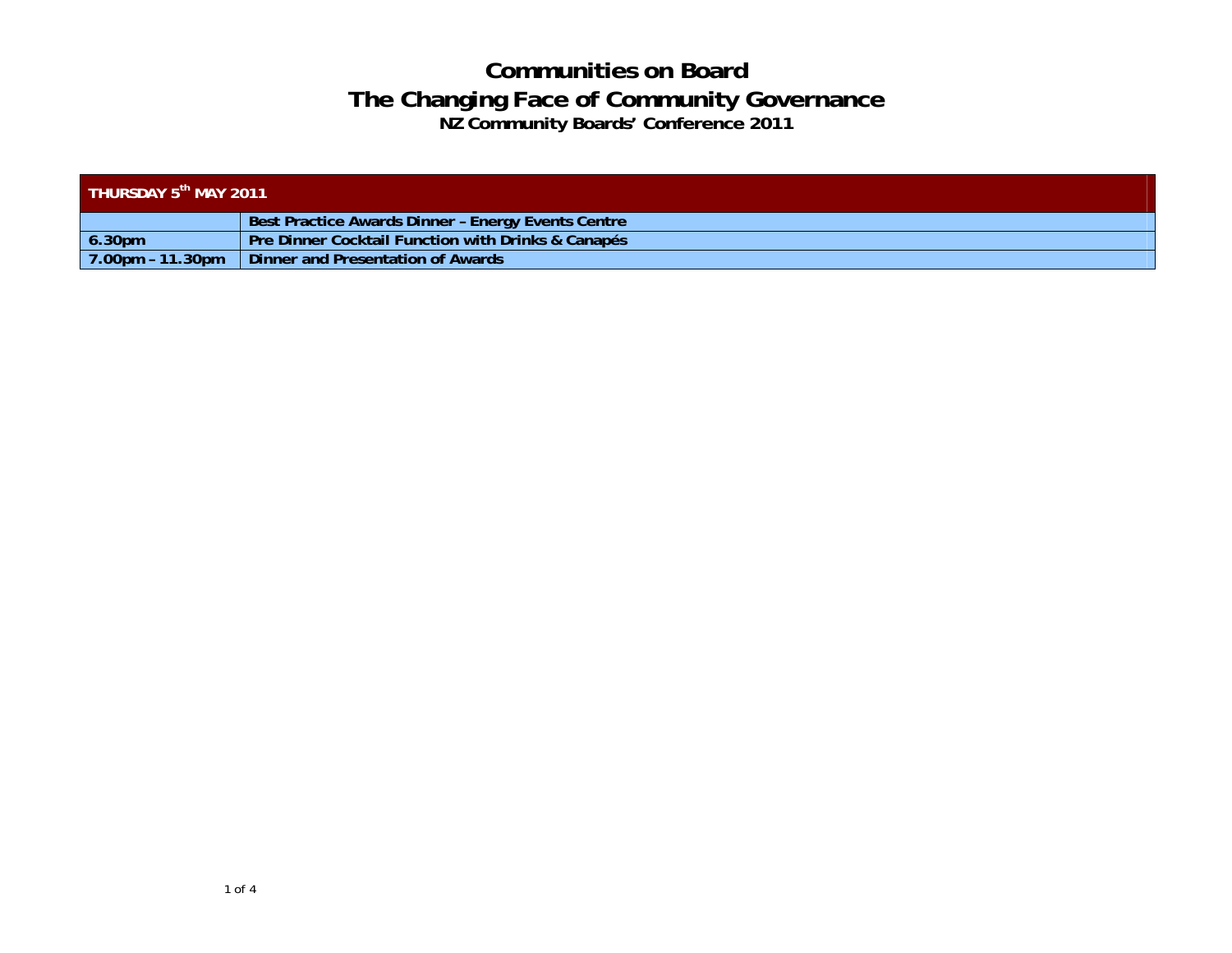| <b>FRIDAY 6th MAY 2011</b> |                                                                                                                         |               |
|----------------------------|-------------------------------------------------------------------------------------------------------------------------|---------------|
| 07.30am - 05.30pm          | Registration and Information Desk Open                                                                                  |               |
| 08.30am - 08.35pm          | Brentleigh Bond, Rotorua Lakes Community Board Chairman                                                                 | 5 Min         |
|                            | MC - Eugene Bowen- Housekeeping                                                                                         |               |
| 08.35am - 09.05am          | Dale Williams, Mayor of Otorohonga - "Community Engagement/Working with Youth"                                          | 30 Min        |
| 09.05am - 9.15am           | Chair NZCBEC                                                                                                            | 10 Min        |
| 09.15am - 09.45am          | Adrienne Staples, Mayor of South Wairarapa - "Empowering Communities During Civil Defence Emergency"                    | 30 Min        |
| 09.45am - 10.15am          | Principal Murray Burton, Elim Christian College - "Communicating with Communities"                                      | 30 Min        |
| 10.15am - 10.45am          | Morning Tea amongst the exhibitors                                                                                      | 30 Min        |
| 10.45am - 12.15pm          | <b>Concurrent Workshops</b>                                                                                             | <b>90 Min</b> |
| 12.15pm - 01.00pm          | Lunch amongst the exhibitors                                                                                            | 45 Min        |
| $01.00$ pm - 01.40pm       | Hon Rodney Hide, Minister of Local Government - "Opportunities for Boards to be Effective Now and in the Future" 40 Min |               |
| $01.40$ pm - $02.25$ pm    | Lyn Provost, Office of Auditor General (OAG) - "Role of the OAG in Relationship to the Local Governance Closest to the  |               |
|                            | People"                                                                                                                 | 45 Min        |
| $02.25$ pm - $02.30$ pm    | MC - Eugene Bowen - Housekeeping                                                                                        |               |
| 02.30pm - 03.00pm          | Afternoon Tea amongst the exhibitors                                                                                    | 30 Min        |
| $03.00pm - 04.30pm$        | <b>Concurrent Workshops</b>                                                                                             | 90 Min        |

#### **CONCURRENT WORKSHOPS - FRIDAY 6th MAY 2011**

| 10.45am - 12.15pm        |                          |                              |                               |                           |                         |                    |
|--------------------------|--------------------------|------------------------------|-------------------------------|---------------------------|-------------------------|--------------------|
| Breakout 1 - Bay Trust   | Breakout 2 -             | <b>Breakout 3 - First</b>    | Breakout 4 -                  | Breakout 5 - Opus         | Breakout 6 - Works      | Breakout 7 - Sigma |
| Forum                    | Sportsdrome              | Sovereign Trust              | <b>Skellerup Room</b>         | <b>International Room</b> | Infrastructure Room     | <b>Room</b>        |
|                          | <b>Conference Room</b>   | <b>Room</b>                  |                               |                           |                         |                    |
| Chorus - Kathy Wiltshire | Mike Reid, Manager       | Graeme Ennor, Rick           | <b>Adrienne Staples</b>       | Graeme Fleming, Prof.     | Dale Williams, Mayor of | Anne Pattillo      |
| "Mobile Communication    | Governance, LGNZ         | Mansell - Mokoja             | Mayor of South                | David Hamilton            | Otorohanga              | "Engaging Local    |
| and Community            | & Brookfield Lawyers     | <b>Community Association</b> | Wairarapa                     | "Water Quality"           | "Aspect of Youth"       | Leadership"        |
| Engagement"              | "Legal Issues Affecting  | "Aging Population"           | "Empowering                   |                           |                         |                    |
|                          | <b>Community Boards"</b> |                              | Communities During a          |                           |                         |                    |
|                          |                          |                              | <b>Civil Defence</b>          |                           |                         |                    |
|                          |                          |                              | Emergency"                    |                           |                         |                    |
| $3.00$ pm - $4.30$ pm    |                          |                              |                               |                           |                         |                    |
| Breakout 1 - Bay Trust   | Breakout 2 -             | <b>Breakout 3 - First</b>    | Breakout 4 - Skellerup        | Breakout 5 - Opus         | Breakout 6 - Works      | Breakout 7 - Sigma |
| <b>Forum</b>             | Sportsdrome              | Sovereign Trust Room         | Room                          | <b>International Room</b> | Infrastructure Room     | Room               |
|                          | <b>Conference Room</b>   |                              |                               |                           |                         |                    |
| Chorus - Kathy Wiltshire | Mike Reid, Manager       | Graeme Ennor, Rick           | Bill Bayfield, CEO, Bay       | Graeme Fleming, &         | Dale Williams, Mayor of | Anne Pattillo      |
| "Mobile Communication    | Governance, LGNZ         | Mansell - Mokoja             | of Plenty Regional            | Prof. David Hamilton -    | Otorohanga              | "Engaging Local    |
| and Community            | & Brookfield Lawyers -   | <b>Community Association</b> | Council "Relationships        | "Water Quality"           | "Aspect of Youth"       | Leadership"        |
| Engagement"              | "Legal Issues Affecting  | "Aging Population"           | between Regional              |                           |                         |                    |
|                          | <b>Community Boards"</b> |                              | <b>Councils &amp; Boards"</b> |                           |                         |                    |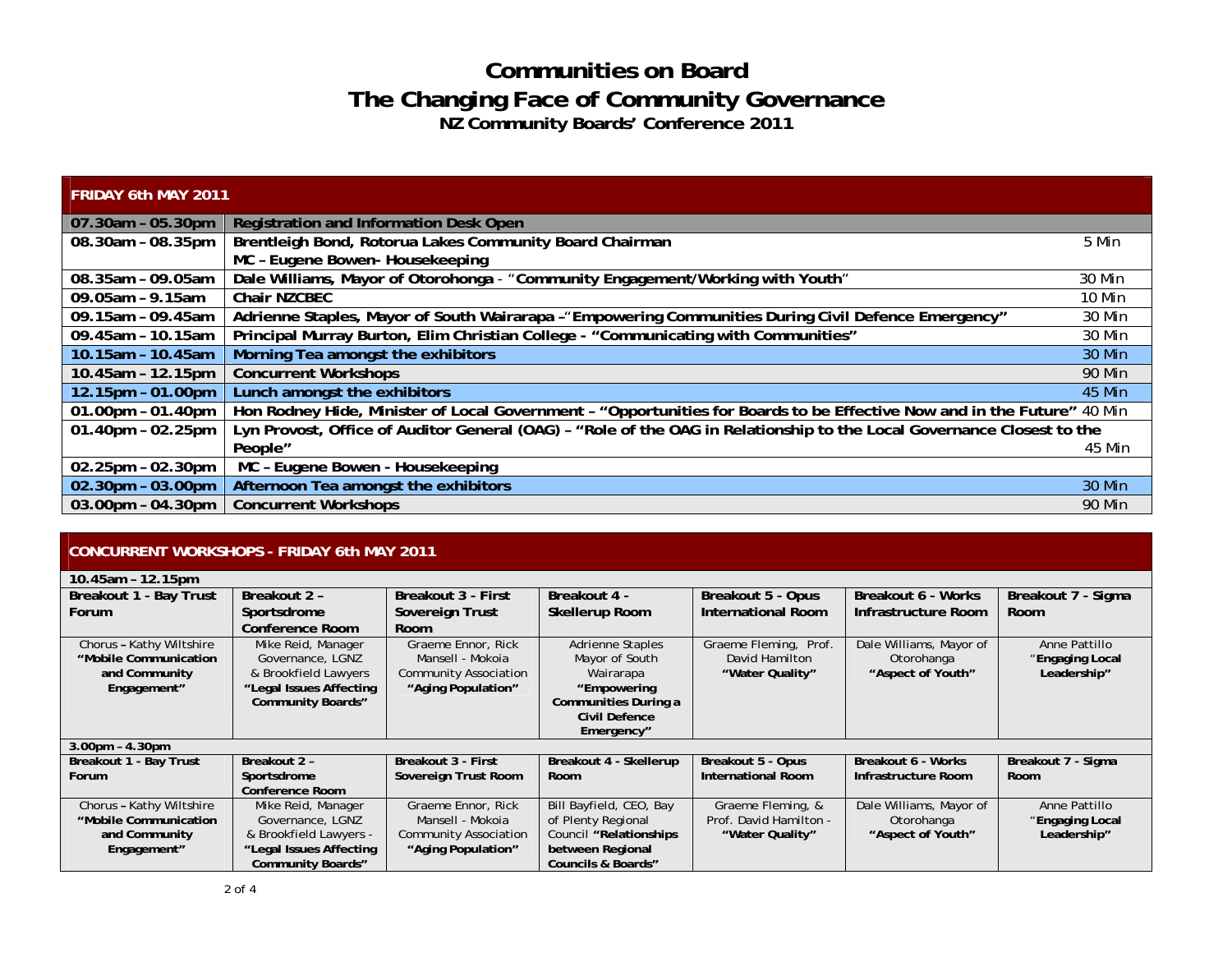| SATURDAY 7 <sup>th</sup> MAY 2011 |                                                                               |                                  |        |  |
|-----------------------------------|-------------------------------------------------------------------------------|----------------------------------|--------|--|
| $8.00am - 5.30pm$                 | <b>Information Desk Open</b>                                                  |                                  |        |  |
| 8.45am - 9.00am                   | MC - Eugene Bowen                                                             |                                  |        |  |
| 9.00am - 9.30am                   | Mayor of Auckland - Len Brown<br>30 Min                                       |                                  |        |  |
| 9.30am - 10.00am                  | David Wilson, AUT - "Local Boards: A New Model of Local Governance"<br>30 Min |                                  |        |  |
| 10.00am - 10.30am                 | Morning Tea amongst the exhibitors<br><b>30 Min</b>                           |                                  |        |  |
| 10.30am - 12.00pm                 | <b>Concurrent Workshops</b><br><b>90 Min</b>                                  |                                  |        |  |
| 12.00pm - 12.45pm                 | Lunch amongst the exhibitors<br>45 Min                                        |                                  |        |  |
| 12.45pm - 1.30pm                  | Marcus Akuhata-Brown - "Motivating Youth"<br>$\overline{45}$ Min              |                                  |        |  |
| $1.30pm - 3.00pm$                 | <b>Concurrent Workshops</b><br><b>90 Min</b>                                  |                                  |        |  |
| $3.00pm - 3.30pm$                 | Afternoon Tea amongst the exhibitors<br>30 Min                                |                                  |        |  |
| $3.30$ pm - $4.00$ pm             | <b>LGNZ</b> - Lawrence Yule - Local Government                                |                                  | 30 Min |  |
| $4.00pm - 4.30pm$                 | "Official Conference Closing"                                                 | MC Eugene Bowen                  |        |  |
|                                   |                                                                               | Mayor of Rotorua - Kevin Winters | 10 Min |  |
|                                   |                                                                               | Chair NZCB - 2013 Conference     | 10 Min |  |
|                                   |                                                                               | Chair NZCB - Closing             | 10 Min |  |
| 7.00pm                            | <b>Optional Dinner - Hangi Experience</b>                                     |                                  |        |  |

#### **CONCURRENT WORKSHOPS - SATURDAY 7th MAY 2011**

| 10.30am - 12.00pm           |                             |                              |                               |                           |                       |                        |
|-----------------------------|-----------------------------|------------------------------|-------------------------------|---------------------------|-----------------------|------------------------|
| Breakout 1 - Bay Trust      | Breakout 2 -                | Breakout 3 - First           | Breakout 4 - Skellerup        | Breakout 5 - Opus         | Breakout 6 - Works    | Breakout 7 - Sigma     |
| <b>Forum</b>                | Sportsdrome                 | Sovereign Trust Room         | Room                          | <b>International Room</b> | Infrastructure Room   | <b>Room</b>            |
|                             | Conference Room             |                              |                               |                           |                       |                        |
| <b>ALAC</b>                 | Jenny Rowen, Kapiti         | Graeme Ennor, Rick           | Bill Bayfield, CEO, Bay       |                           | David Wilson, AUT &   | Yvonne Palmer          |
| "Our Community, our         | Coast Mayor                 | Mansell - Mokoja             | of Plenty Regional            |                           | Peter McKinlay,       |                        |
| <b>Future - The Alcohol</b> | "Effective                  | <b>Community Association</b> | Council "Relationships        | "Water Quantity"          | McKinlay Douglas Ltd  | "Empowering New        |
| Reform Bill and what it     | Relationships between       | "Aging Population"           | between Regional              |                           | "Local Boards: How is | <b>Community Board</b> |
| means for Boards"           | <b>Councils and Boards"</b> |                              | <b>Councils &amp; Boards"</b> |                           | it working for us so  | Members"               |
|                             |                             |                              |                               |                           | $far?$ "              |                        |
| $.30pm - 3.00pm$            |                             |                              |                               |                           |                       |                        |
| Breakout 1 - Bay Trust      | Breakout 2 -                | <b>Breakout 3 - First</b>    | Breakout 4 - Skellerup        | Breakout 5 - Opus         | Breakout 6 - Works    | Breakout 7 - Sigma     |
| <b>Forum</b>                | Sportsdrome                 | Sovereign Trust Room         | Room                          | <b>International Room</b> | Infrastructure Room   | Room                   |
|                             | <b>Conference Room</b>      |                              |                               |                           |                       |                        |
| ALAC                        | Jenny Rowen, Kapiti         | Graeme Ennor, Rick           | Adrienne Staples, Mayor       |                           | David Wilson, AUT &   | Yvonne Palmer          |
| "Leading the Way -          | Coast Mayor -               | Mansell - Mokoja             | of South Wairarapa            |                           | Peter McKinlay,       |                        |
| <b>Communities Taking</b>   | "Effective                  | <b>Community Association</b> | "Empowering                   | "Water Quantity"          | McKinlay Douglas Ltd  | "Empowering New        |
| <b>Action to Reduce</b>     | Relationships between       | "Aging Population"           | communities during an         |                           | "Local Boards: How is | <b>Community Board</b> |
| Alcohol-Related Harm"       | <b>Councils and Boards"</b> |                              | emergency"                    |                           | it working for us so  | Members"               |
|                             |                             |                              |                               |                           | far?"                 |                        |